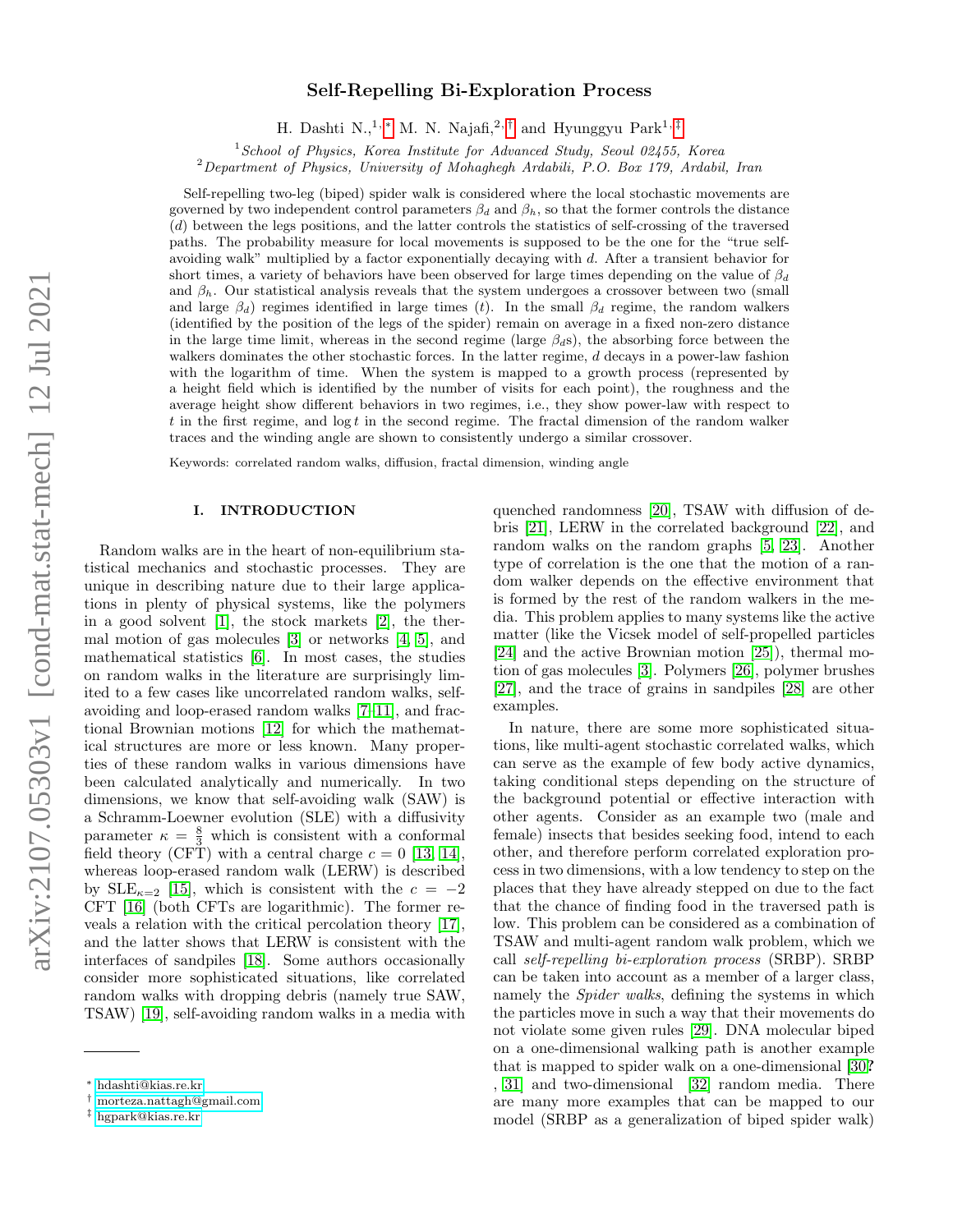like insect movement [\[33\]](#page-8-19), polymer ring entangled with obstacles [\[34\]](#page-8-20), local clustering for multi-agent random walks [\[35\]](#page-8-21), and animal's movement as correlated random walks [\[36\]](#page-8-22). Another example of the systems that can potentially be mapped to SRBP is a system with two kinds of monomers (say blue and red) with an absorbing interaction between blue-red pairs and repulsion between blue-blue and red-red pairs, combining of which two (blue and red) self-avoiding polymers are constructed, which serves as a generalization of polymers entangled with obstacles [\[34\]](#page-8-20).

In this paper, we consider the SRBP problem with two independent parameters, one of which controls the tendency between two agents ( $\beta_d \equiv 1/T_d$ ), and another controls the disinclination for crossing the traversed path  $(\beta_h \equiv 1/T_h)$ . The variables  $T_d$  and  $T_h$  can be interpreted as two different temperatures in our model. To capture the "true self-repulsion", we use the method given in [\[21\]](#page-8-7), according to which the random walkers drop one unit of debris in the site that they are in, so that  $h_i(t)$  shows the height of the debris in site  $i$  at time  $t$ . Then, the random walkers come back to any site  $i$  with a probability proportional to  $\exp[-\beta_h h]$  (the step length is one unit of lattice). The relative distance of two agents, the height of debris, and the random walker paths are the important quantities that we study in this paper. This system is shown to undergo anomalous diffusion (with respect to the relative coordinate) and show a crossover point to a new phase that is determined by  $\beta_d$  and  $\beta_h$ .

The paper is organized as follows: In the next section, we introduce the model. The results for the diffusion process are presented in Sec. [III.](#page-2-0) Sec. [IV](#page-5-0) is devoted to the fractal dimension of the traces and the winding angle statistics. We close the paper with a conclusion section.

### II. THE MODEL

The spider walks with  $k$  legs are defined through considering k different (coupled) traces  $(X_t$  $(X_{1,t}, X_{2,t}, ..., X_{k,t})$  where  $X_{i,t}$  stands for the position of the *i*th leg of the spider at time  $t$ ) over a given undirected connected graph  $G(V, E)$  with vertex set V and edge set E. The model is identified using the transition matrix  $P = \{p(x, y)\}_{x, y \in G}$ , where  $p(x, y)$  is zero only when the required links are missing in G. Showing the position of the spider by  $\mathbf{x} = (x_1, x_2, ..., x_k)$ , the transition to  $\mathbf{y} = (y_1, y_2, ..., y_k)$  is given by  $p(x_i, y_i)$  if there exists exactly one index i such that  $x_i \neq y_i$ . Many properties of this model have been explored in the literature, like recurrence [\[29\]](#page-8-15), transience, ergodicity, spider walk in the random media [\[37\]](#page-8-23). The example is the legs of the biped molecule (as a biped spider) which moves on the integer lattice representing the nucleic acid binding domains imprinted on the path [? ].

As partially explained in the introduction, we consider two correlated random walks that step on a lattice. This problem is mapped to a generalized biped spider walk problem in the Euclidean space (square lattice). The generalization backs to the fact that the traces that traversed by the legs of the spider matter, i.e. the traces are self-repulsive in the sense that in each time step  $t$ , the random walkers drop a unit of debris at the point that they stand on, say the site  $i$ , so that the height of the site increases by one, i.e.  $h_i(t) \rightarrow h_i(t) + 1$ . The steps are taken according to the following update probability: Suppose that the random walkers are in points  $\mathbf{r}_1^0$  and  $\mathbf{r}_2^0$  at time t, and  $\mathbf{r}_1$  and  $\mathbf{r}_2$  are some random neighbors of  $\mathbf{r}_1^0$  and  $\mathbf{r}_2^0$ , respectively. Then the probability to step to the neighboring sites  $r_1$  and  $r_2$  at the next time is proportional to:

<span id="page-1-0"></span>
$$
P \propto \exp\left[-\beta_h \left(h(\mathbf{r}_1) + h(\mathbf{r}_2)\right)\right] \exp\left[-\beta_d \delta d\right],\tag{1}
$$

where  $\delta d \equiv d^{\text{new}} - d^{\text{old}}$ ,  $d^{\text{new}} \equiv |\mathbf{r}_1 - \mathbf{r}_2|$  and  $d^{\text{old}} \equiv$  $\left|\mathbf{r}_1^0 - \mathbf{r}_2^0\right|$ . The first factor cares about self repulsion and the second one cares about the tendency between the pair, so that when both  $\beta_h$  and  $\beta_d$  are zero, all the directions are equiprobable and one retrieves two-dimensional uncorrelated random walks. The simulation is started by two agents that start from the origin. At each time the next step is taken towards a random neighbor according to the probability given above. For calculating the winding angle statistics, we prevent the agents to enter a region in a close neighborhood of the origin [\[38\]](#page-8-24). The larger amount of  $\beta_h$  leads to a smaller probability of self intersection, so that  $(\beta_d, \beta_h) \to (0, \infty)$  gives two independent ordinary SAW. In the opposite limit for  $\beta_h = 0$ , and defining  $d \equiv |\mathbf{r}_1 - \mathbf{r}_2|$ , at long enough times, one expects that

<span id="page-1-1"></span>
$$
\langle d \rangle = -\partial/\partial \beta_d \ln \int_0^\infty e^{-\beta_d d} \mathrm{d}d = \beta_d^{-1} = T_d,\qquad(2)
$$

where the ergodicity was considered, meaning that the random walker has enough time to find any possible configuration, i.e., all d values are visited. The other famous limit is  $\beta_d = \beta_h = 0$ , which is corresponds to two independent 2D uncorrelated random walk — space filling with mass fractal dimension  $d_f = 2$ .

The winding angle  $\theta$  is defined as the total winding angle of the random walker around the origin. The general setup of the problem and the quantities of interest are schematically shown in Fig. [1,](#page-2-1) where a small region around the starting point was removed. It was shown that for the ordinary 2D random walks with the starting point excluded [\[8,](#page-7-10) [38\]](#page-8-24)

<span id="page-1-2"></span>
$$
\langle \theta^m \rangle \propto (\log t)^{2m},\tag{3}
$$

and the distribution function  $P_t(\theta) \propto \exp[-2\pi |\theta| \log t]$ . This is in contrast to self-avoiding walks (SAW), where  $\langle \theta^2 \rangle = \frac{8}{3}t$  [\[13\]](#page-7-9). Also, note that the characteristic distance of the random walker scales with  $t^{\nu}$ , where  $\nu = 1/2$  for ordinary random walks and  $\nu = 3/4$  for SAW.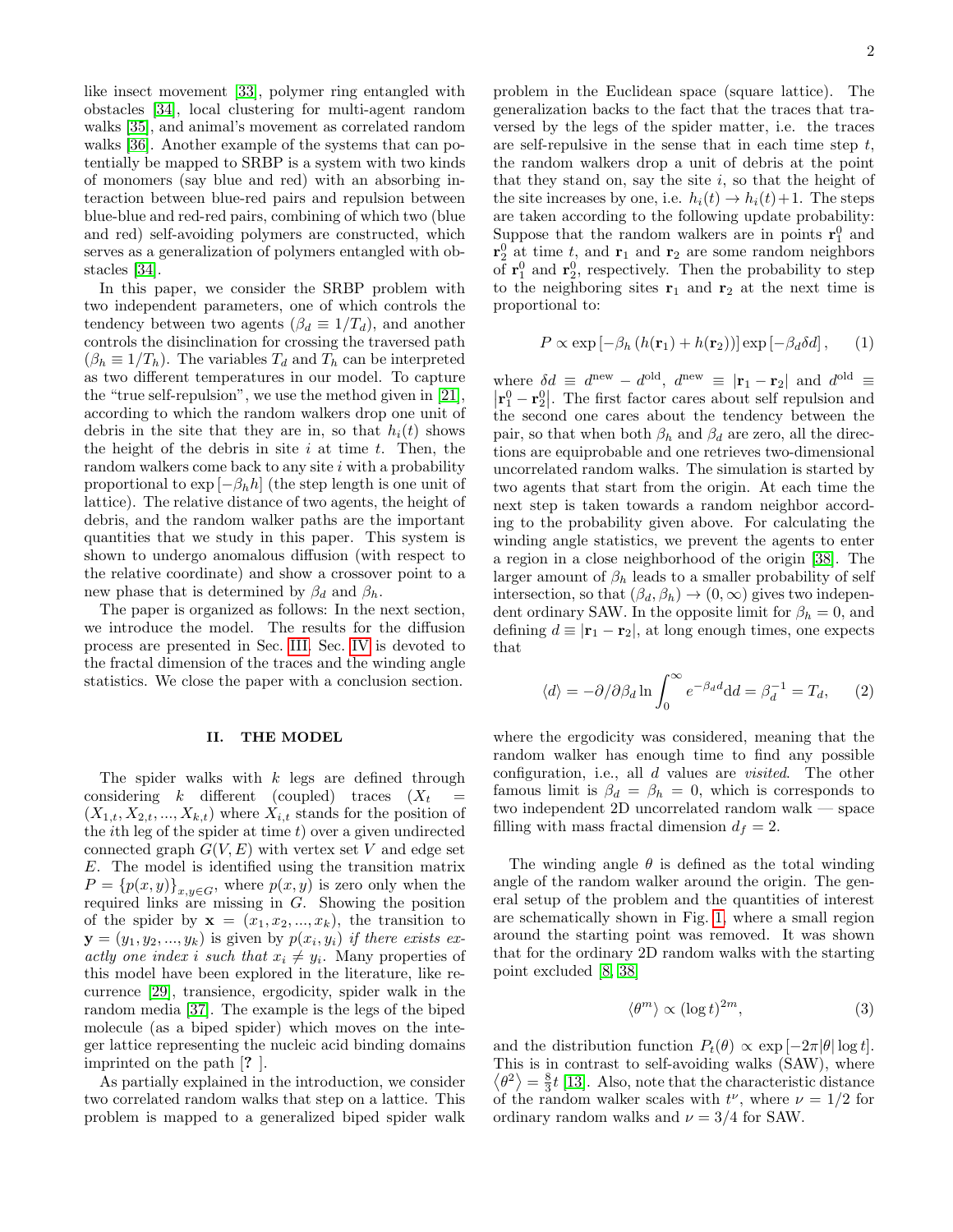

<span id="page-2-1"></span>FIG. 1. Schematic representation of the random walks of one agent with the corresponding winding angle  $\theta_t$  and displacement  $\mathbf{r}(t)$ .

#### Summary of Results

To improve the flow of the paper, we declare here the important findings of the paper. The significant finding of the present paper is the crossover behavior in terms of  $\beta_d$ . This crossover region is  $\beta_d^* \in [0.2 - 0.5]$ .

Figs. [2c](#page-3-0) and d show the exponent  $\nu$  in terms of  $\beta_d$  and  $\beta_h$  which is defined by  $r \propto t^{\nu}$ . This exponent changes abruptly in the crossover region, i.e. from  $\nu \approx 0.5$  for  $\beta_d \lesssim 0.2$  to another value for  $\beta_d \gtrsim 0.2$ .

The difference between two regimes becomes more clear when one focuses on the time-dependence of  $d$  (Fig-ure. [3a](#page-3-1) and b).  $d(t)$  decays with a power-law fashion with  $(\log t)^{-\alpha_d}$  for  $\beta_d > 0.5$ , whereas for  $\beta_d < 0.5$  the random walkers remain in a non-zero average distance.

In the second part of the paper, we map the system to a  $(2+1)$ -dimensional growth process, represented by the height configurations. The statistics of the height and other related quantities change from one regime to the other. As an example, the width  $w(t)$  scales with time as  $t^{\alpha_w^{(1)}}$  for  $\beta_d \ll 0.2$  (Fig. [6a](#page-5-1)), while it follows the relation  $w(t) \sim (\log t)^{\alpha_w^{(2)}}$  for  $\beta_d \gg 0.2$  as depicted in Fig. [6b](#page-5-1).

This change is also seen in the fractal dimension of the trace of random walkers (Fig. [7d](#page-6-0)), i.e.  $d_f$  changes abruptly from  $\beta_d \lesssim 0.2$ . to other values in the  $\beta_d \gtrsim 0.2$ regime. The same change of behavior is seen for the winding angle as well (Fig. [8d](#page-6-1)), where the exponent  $\alpha_{\theta}$ changes abruptly between the regimes.

## <span id="page-2-0"></span>III. THE DIFFUSION PROCESS

In this section, we present the results of the simulations. We use the Metropolis algorithm with the accept ratio  $P$  defined in Eq.  $(1)$  to accept one of the 16 possible pair movements on a lattice at each time step t. For various values of  $\beta_d$ , and  $\beta_h$  (with variable increments), we generated more than  $10^5$  independent realizations,

for each of which the time runs up to  $t = 10^6$ . The run time for high  $\beta_h$  values increases dramatically because of the self-avoiding character of the traces.

The type of diffusion (normal-, sub-, and superdiffusion) for each agent is arguably the most important question in the transport perspective. Our inspections show that the statistics of the random walkers are quite sensitive to  $\beta_d$  and  $\beta_h$ . Importantly, the position of each random walker  $r \equiv |\mathbf{r}|$  crosses over from normal diffusion (identified by an exponent  $\nu = \frac{1}{2}$  in the scaling relation  $r \propto t^{\nu}$ ) to a regime with different diffusion exponent, see Fig. [2.](#page-3-0) As  $\beta_h$  increases, one expects that the SAW behavior is retrieved, i.e.,  $\nu^{\text{SAW}} = \frac{3}{4}$  [\[13\]](#page-7-9), which is expected from Fig. [2c](#page-3-0), while the dependence on  $\beta_d$  is quite low for  $\beta_d \gtrsim 0.2$ . As  $\beta_d$  increases, the crossover to the new regime happens earlier, i.e.,  $\beta_d$  facilitates this crossover.

The relative distance between the random walkers  $(d_{\beta_d,\beta_h}(t))$  is the other quantity that shows considerable change as  $\beta_d$  and  $\beta_h$  vary. Figure [3](#page-3-1) shows this quantity in terms of time t for various amounts of  $\beta_h$  and for  $\beta_d = 0.2$  and 2 (a and b respectively). For both cases in the early times, the distance between the random walkers (agents) increases with time in a power-law fashion. There is however an important difference between them in long times, i.e., for  $\beta_d = 0.2$  the graph saturates to a  $\beta_h$ -dependent constant, while the graph for  $\beta_d = 2$ , d decays in a power-law fashion in terms of  $\log t$ . More precisely, in the large  $\beta_d$  regime, the random walkers are asymptotically absorbed to each other with a heavy tail function

<span id="page-2-2"></span>
$$
d_{\beta_d,\beta_h}^{R2}(t)|_{\text{large times}} \propto (\log t)^{-\alpha_d} \,. \tag{4}
$$

Our observations show that a crossover is established between two distinct regimes in terms of  $\beta_d$  identified by different statistical behaviors. Let us show the crossover region by  $\beta_d^*$  which is [0.2, 0.5]. For  $\beta_d$ s smaller than  $\beta_d^*$ (let's call it R1 regime), d saturates to a constant value for long enough times (like  $\beta_d = 0.2$  in Fig. [3a](#page-3-1)), while for  $\beta_d > \beta_d^*$  (R2 regime) d varies in the form of Eq. [4](#page-2-2) (like  $\beta_d = 2$  in Fig. [3b](#page-3-1)). For R1 regime, the curves for d are collapsed (fitted to each other) with an appropriate choice of exponents, the fact that was not observed for R2 regime. Figures [3c](#page-3-1) and [3d](#page-3-1) show the data collapse analysis for the R1 regime for  $\beta_h = 0.2$  and 1, demonstrating that the relative distance of the agents satisfies the following scaling behavior (for all  $\beta_h$  values in the interval  $[0.01, 1]$ , also note that it is not applicable for  $R2$ regime)

<span id="page-2-3"></span>
$$
d_{\beta_d,\beta_h}^{\text{R1}}(t) = C(\beta_h) \beta_d^{-b} F(\beta_d^a t), \qquad (5)
$$

where a and b are their corresponding exponents,  $C(\beta_h)$ is a smooth function of  $\beta_h$  and F is a universal function with the asymptotic behavior  $\lim_{x\to 0} F(x) \propto x^{b/a}$ and  $\lim_{x\to\infty} F(x) = const.$  These exponents are interestingly more or less independent of  $\beta_h$  for  $\beta_h \in [0.01, 1],$ being fixed at  $a = 2.00 \pm 0.05$  and  $b = 1.00 \pm 0.05$ . This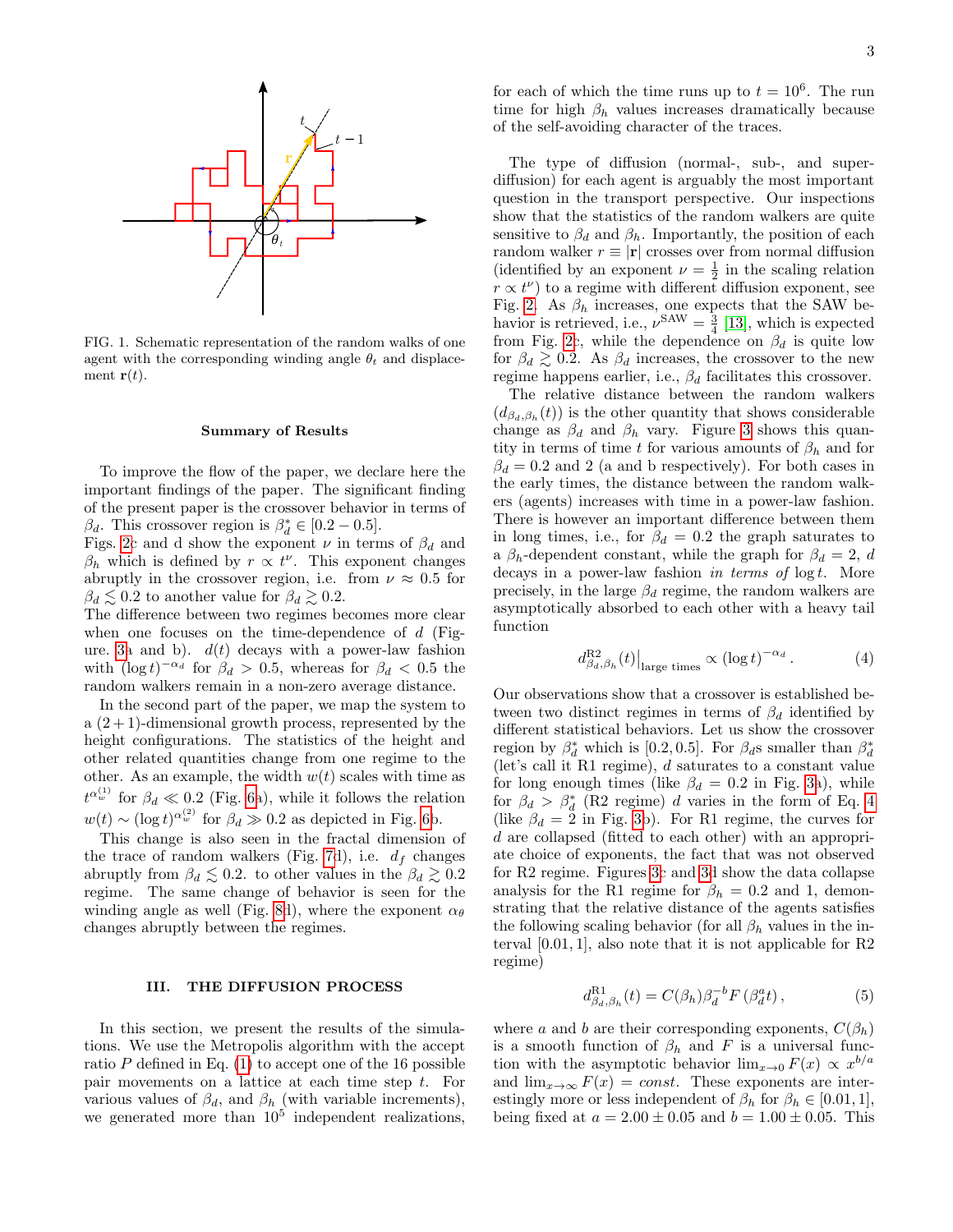

<span id="page-3-0"></span>FIG. 2. Log-log plot of  $r \equiv |\mathbf{r}|$  versus t for  $\beta_d = 0.005$  and  $\beta_d = 1.5$  are shown in panel-a and -b, respectively. The slope of curves gives the diffusion exponent  $\nu$ . The corresponding exponents in terms of  $\beta_h$  and  $\beta_d$  are shown in panel-c and -d, respectively. In panel-d, one can see that for  $\beta_d \lesssim 0.2$ , the diffusion exponent  $\nu$  changes abruptly, and for  $\beta_d \gtrsim 0.2$ , roughly remains fixed.



<span id="page-3-1"></span>FIG. 3. Log-log plot of  $d \equiv |\mathbf{r}_1 - \mathbf{r}_2|$  in terms of log t for  $\beta_d = 0.2$  and for  $\beta_d = 2$  are plotted in panel-a and -b, respectively. The legend in panel-b is the same as in panel-a. It is clear that we have two different behaviors in panel-a and -b. The  $\beta_d = 0.2$ and  $\beta_d = 2$  belong to R1 and R2 regimes, respectively. When  $\beta_h \approx 0$ , these differences do not exist anymore; i.e., the variable  $d(t)$  reaches a saturation value  $d_s$  at a big enough time for all values of  $\beta_d > 0$ . The corresponding data collapse analysis for  $\beta_h = 0.2$  and  $\beta_h = 1$  with  $a = 2.00(5)$  and  $b = 1.00(5)$  are shown in panel-c, and -d, respectively. It is worth noting that the data collapse happens in the R1 regime ( $\beta_h > 0$ ,  $\beta_d \leq 0.2$ ).

shows that  $d(t)_{\text{small times}} \propto t^z$  where the dynamic exponent  $z = 0.51 \pm 0.02$  lies pretty within the normal diffusion regime. We notice that this behavior cannot be valid for (or simply extrapolated to) much larger  $\beta_h$ s where one expects the SAW regime with  $z_{SAW} = \frac{3}{4}$ .

we show the  $\alpha_d$  exponent in terms of  $\beta_d$  and  $\beta_h$  in Figs. [4a](#page-4-0) and [4b](#page-4-0), respectively.  $\alpha_d$  is almost zero for  $\beta_d \lesssim 0.6$  (inset of Fig. [4a](#page-4-0)) as expected from the definition of the R1 regime and grows more or less linearly by increasing  $\beta_d$  starting from  $\beta_d \approx 0.6$  consistent with the above claim ( $\beta_h = 0$  is an exception for which  $\alpha_d$  is

To monitor the differences of the R1 and R2 regimes,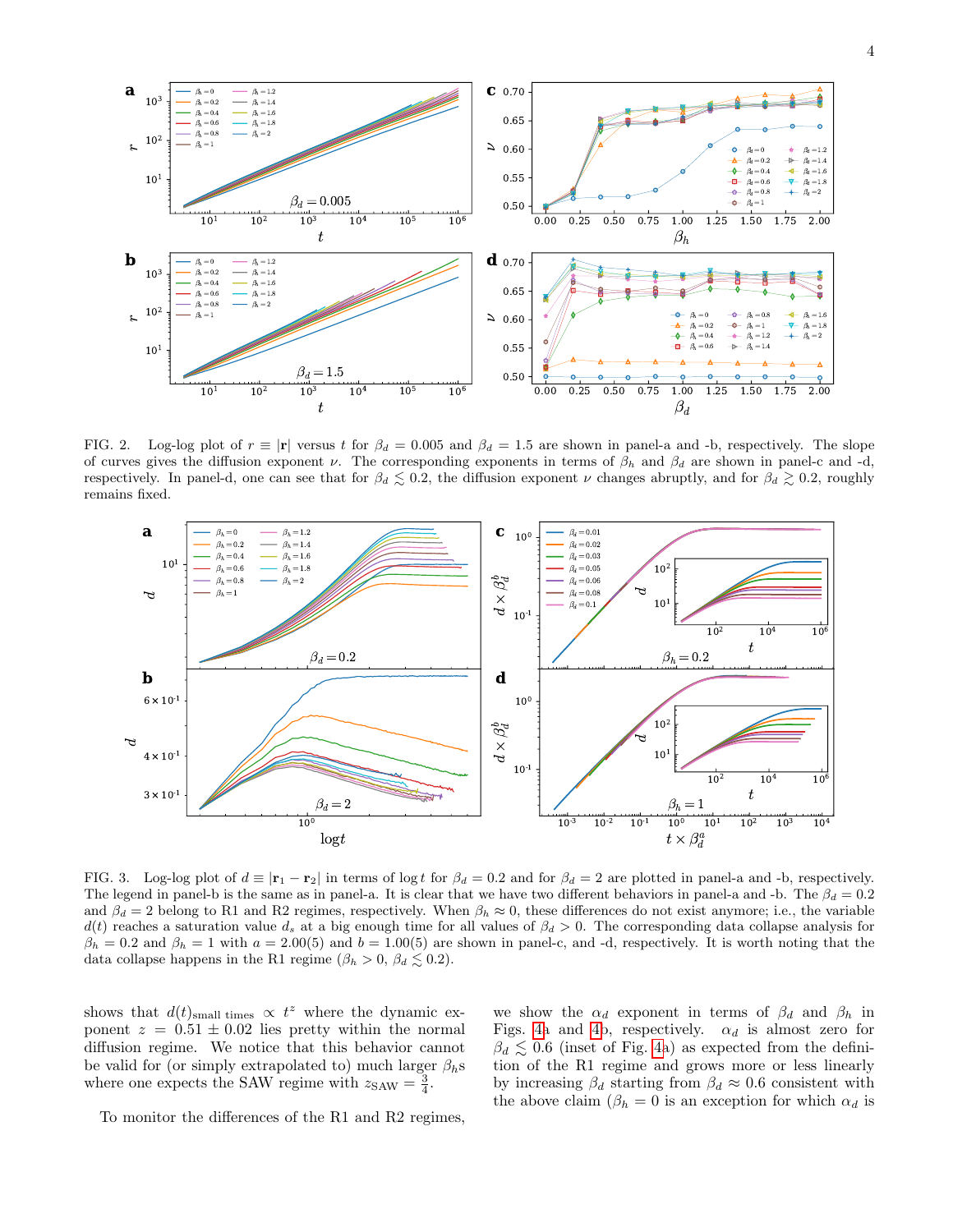

<span id="page-4-0"></span>FIG. 4. The exponents  $\alpha_d$  in terms of  $\beta_d$  for  $0.5 < \beta_d < 2$ , and  $0 < \beta_d \leq 0.5$  are shown in panel-a-main, and panel-a-inset, respectively. In two mentioned regimes, R1 and R2, we see different behaviors for  $d(t) = |\mathbf{r}_1 - \mathbf{r}_2|$ . In the first regime,  $d(t)$ reaches to a plateau region. But in the second regime, we see  $d(t)$  follows the power law in terms of log t. In panel-b, the exponent  $\alpha_d$  is plotted in terms of  $\beta_h$ , which roughly remains fixed for almost large  $\beta_h$ .



<span id="page-4-1"></span>FIG. 5. The amount of d at  $t = 10^3$  in terms of  $\beta_d$  for various values of  $\beta_h$  is shown in main panel. For small values of  $\beta_d$ ,  $d(t)$  reaches to  $d_s$  and all curves follow the scaling relation  $d_s \propto 1/\beta_d$ , which is consistent with Eq. [\(2\)](#page-1-1). The change of  $d_s$  with respect to  $\beta_h$  is negligibly small, which is shown in inset.

almost zero everywhere). The dependence of  $\alpha_d$  to  $\beta_h$  is low (Fig. [4b](#page-4-0)), as can also be seen in the other observables like Fig. [5](#page-4-1) where  $d_s$  is the amount of d at a fixed time  $t = 10<sup>3</sup>$  after the saturation is established. The latter figure shows that the change of  $d_s$  with respect to  $\beta_h$ is negligibly small. For small  $\beta_d$  values, the graphs are fitted with the relation  $d_s \propto 1/\beta_d$ , which is true for all  $\beta_h$  values considered in this work (in agreement with Eqs. [2](#page-1-1) and [5\)](#page-2-3), while some deviations are observed for large  $\beta_d$  values.

The problem of random walkers in two dimensions can readily be mapped to a  $(2+1)$ -dimensional growth by considering the statistics of the height produced by the amount of debris left by random walkers at each site.

From this point of view, the roughness is arguably the significant quantity that identifies the system's universality class. It is defined by

$$
w^2 = \left\langle \overline{\left(h(\mathbf{r}) - \bar{h}\right)^2} \right\rangle, \tag{6}
$$

where the over line represents the spatial average  $\overline{O} \equiv$  $\frac{1}{m(t)}\sum_{x,y\in\Gamma(t)}O(x,y),$  the  $\langle\cdots\rangle$  is the ensemble average. The variables  $m(t) = \sum_i \Theta(h_i(t) - 1)$  and  $\Gamma(t)$  are the number of occupied sites and the set of all occupied sites respectively. Also,  $\Theta$  is the step function defined by  $\Theta(x) = 1$  for  $x \geq 0$  and zero otherwise. We found a same crossover point in terms of t, so that for  $\beta_d \ll \beta_d^*$  (R1 regime) both  $h = \langle \bar{h} \rangle$  and w grow with time in a powerlaw fashion, while for  $\beta_d \gg \beta_d^*$  (R2 regime) both of them grow with a power of  $\log t$ . For  $\beta_d \approx \beta_d^*$  both behaviors are observed, one for small time scales and another for large times.

Two extreme cases (R1 and R2 regimes) for  $w$  have been shown in Fig.  $6$  (the results for h is quite similar to  $w$  which can be realized from scaling arguments). Fig.  $6a$ and Fig. [6b](#page-5-1) are  $w^2$  for  $\beta_d = 0.005$  (in R1 regime) and  $\beta_d = 1.5$  (R2 regime) respectively, from which we see that the log-log plot of roughness is linear with time in the R1 regime, whereas it is linear with respect to  $\log t$ in the R2 regime. The quantities shown in [6c](#page-5-1) and [6d](#page-5-1) are the corresponding exponents in long times defined by

$$
w_{\text{R1}}^2 \propto t^{\alpha_w^{(1)}}, \quad w_{\text{R2}}^2 \propto (\log t)^{\alpha_w^{(2)}}.
$$
 (7)

We see that,  $\alpha_w^{(1)}$  after a small increase shows a decreasing behavior in terms of  $\beta_d$  (it decreases with  $\beta_h$ ), while  $\alpha_h^{(2)}$  $h_h^{(2)}$  is more or less constant. Both exponents decrease with  $\beta_h$  for all  $\beta_d$  values.  $\alpha_w^{(1)}$  is not a monotonic function in terms of  $\beta_d$ , showing a maximum at  $\beta_d \approx 0.005$ ,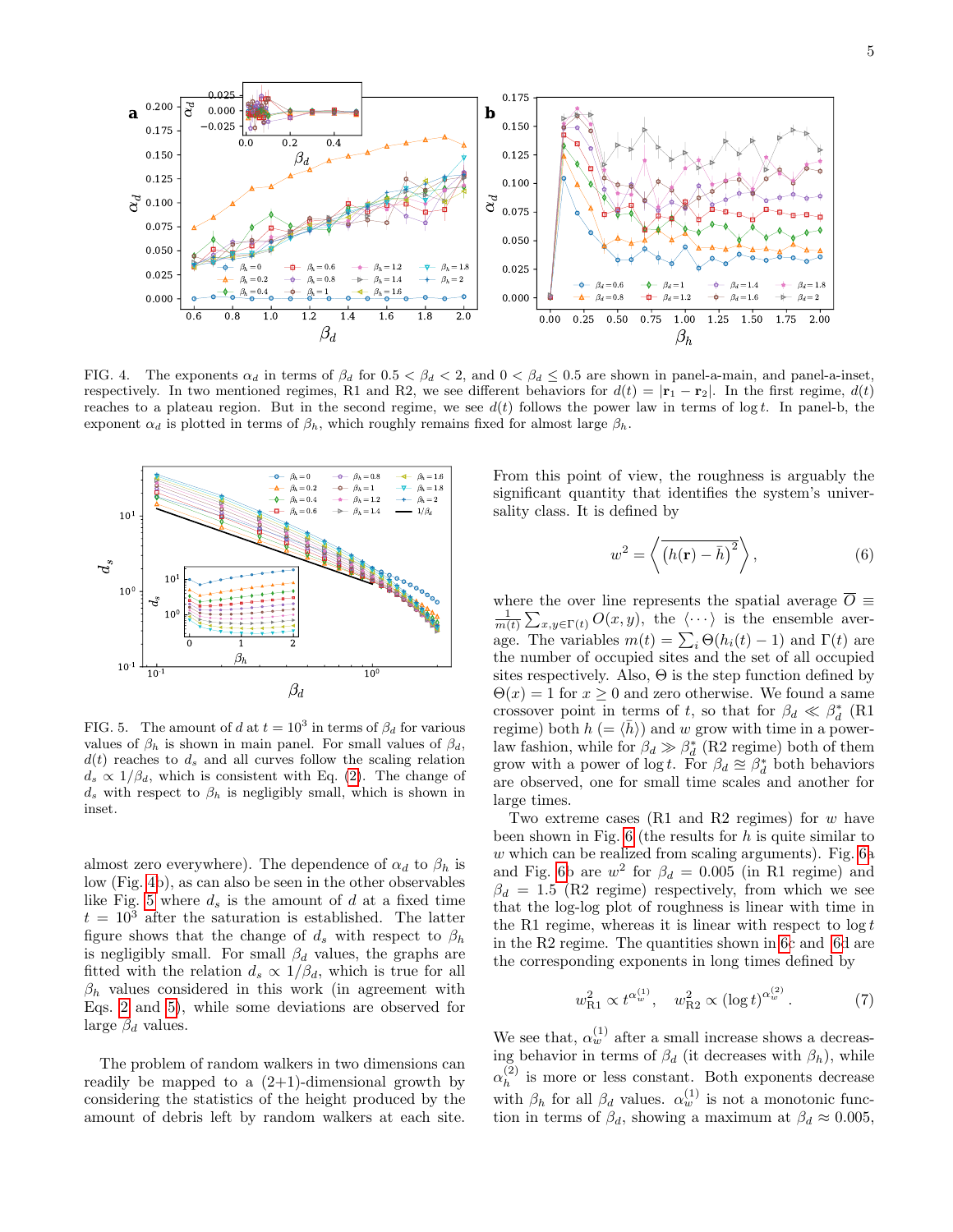

<span id="page-5-1"></span>FIG. 6. Log-log plot of  $w^2$  in terms of t for  $\beta_d = 0.005$  is plotted in panel-a. This  $\beta_d$  lives in R1 regime, in which the width is proportional to  $t^{\alpha_w^{(1)}}$ . In panel-b, the log-log plot of width is shown in terms of log t for  $\beta_d = 1.5$ . This  $\beta_d$  belongs to R2 regime, in which  $w^2(t) \propto (\log t)^{\alpha_w^{(2)}}$ . In panel-c, and -d, the exponents  $\alpha_w^{(1)}$ , and  $\alpha_w^{(2)}$  are depicted in terms of  $\beta_d$  in the regions  $\beta_d \ll 0.2$  and  $\beta_d \gg 0.2$  for various amount of  $\beta_h$ , respectively.

while it decreases with  $\beta_h$  confirming that it is entering a logarithmic regime.  $\alpha_w^{(2)}$  is almost robust against  $\beta_d$  and decrease with  $\beta_h$ . Note that our definition of spatial averaging differs from the one used in [\[21\]](#page-8-7) (here the average is over the occupied sites), so that our exponents cannot be compared with that paper. We are not sure whether this behavior of the roughness remains unchanged as  $t \to \infty$ or it enters a stationary regime, for which a very larger scale simulations are needed. The second way out of this problem might be to consider the random walkers on a finite lattice, which is beyond this paper.

#### <span id="page-5-0"></span>IV. FRACTAL PROPERTIES

The comparison of the fractal properties of the random walker traces with the other known exact results reveals the properties of the model. It especially helps much to understand the nature of the crossover. We have tested various definitions for the fractal dimension (FD), namely sandbox FD, box counting FD and the scaling relation between mass-gyration radius. The best one which fits best to the traces in our model is sandbox FD, for a description of the model see [\[39\]](#page-8-25). Briefly, one considers the traces for one random walker up to time  $t$  with length  $l(t)$  and enclose it with a minimal square with an edge length  $L$ . The scaling relation between  $l$  and  $L$  gives us the FD,  $l(t) \sim L(t)^{d_f}$ . In Fig. [7a](#page-6-0) and [7b](#page-6-0), this relation is shown for the R1 and R2 regimes respectively. The exponent  $d_f$  can be considered as the dynamical mass fractal dimension since the quantities are time dependent. We calculate the effective  $d_f$  in terms of  $\beta_h$  and

 $\beta_d$  (Fig. [7c](#page-6-0) and d respectively). The fractal dimension of  $\beta_d = \beta_h = 0$  is almost 2 as expected for 2D uncorrelated random walks. Note also that the other extreme is  $\beta_h \to \infty$  for which  $d_f^{\text{SAW}} = \frac{4}{3}$ . From Fig. [7c](#page-6-0), we see that FD decreases as  $\beta_h$  increases (showing that the traces become sparse), approaching this value. Fig. [7d](#page-6-0) tells us that for  $\beta_d > \beta_d^*$ , FD becomes almost constant in terms of  $\beta_d$ .

Now we are in the position to test the statistics of the winding angle defined in Fig. [1.](#page-2-1) Its variance  $\langle \theta^2 \rangle$  is given in Eq. [\(3\)](#page-1-2) for  $\beta_d = \beta_h = 0$ . This function is linear in the log-log scale plot in terms of  $\log t$  shown in Fig. [8a](#page-6-1) and [8b](#page-6-1) with the exponents in large time scales given in Fig. [8c](#page-6-1) and d. These results confirm that the Eq. [\(3\)](#page-1-2) is applicable for all cases with generalized exponents, i.e., it should be generalized to

$$
\langle \theta^2 \rangle = A (\log t)^{\alpha_\theta(\beta_d, \beta_h)} \quad \alpha_\theta(0, 0) = 2,\tag{8}
$$

where  $A$  is a non-universal constant. From Fig. [8c](#page-6-1) and [8d](#page-6-1), one observes that  $\alpha_{\theta}$  changes from 2, to the lower values. It is hard to decide whether this exponent is identical for all  $\beta_d$  and  $\beta_h$  values when  $\beta_h$  is high enough. Roughly speaking,  $\alpha_{\theta}$  changes from 2 for small  $\beta_h$  and  $\beta_d$  values to  $0.9 < \alpha_{\theta}(\beta_d, \beta_h) < 1.2$  for large  $\beta_h$  and  $\beta_d$ .

It is interestingly seen that there is a universal point  $t^*$  where for a fixed  $\beta_d$ , all the graphs for various  $\beta_h$ s meet each other. The slope of the graphs is different on two sides of this point, so that  $t^*_{\theta}$  is served as the crossover point between small and large scale behaviors. We calculate  $\alpha_{\theta}$  by extracting the slopes on the righthand side of this point, i.e., large time scales. Using this fact, one can conclude that A has no choice by  $A =$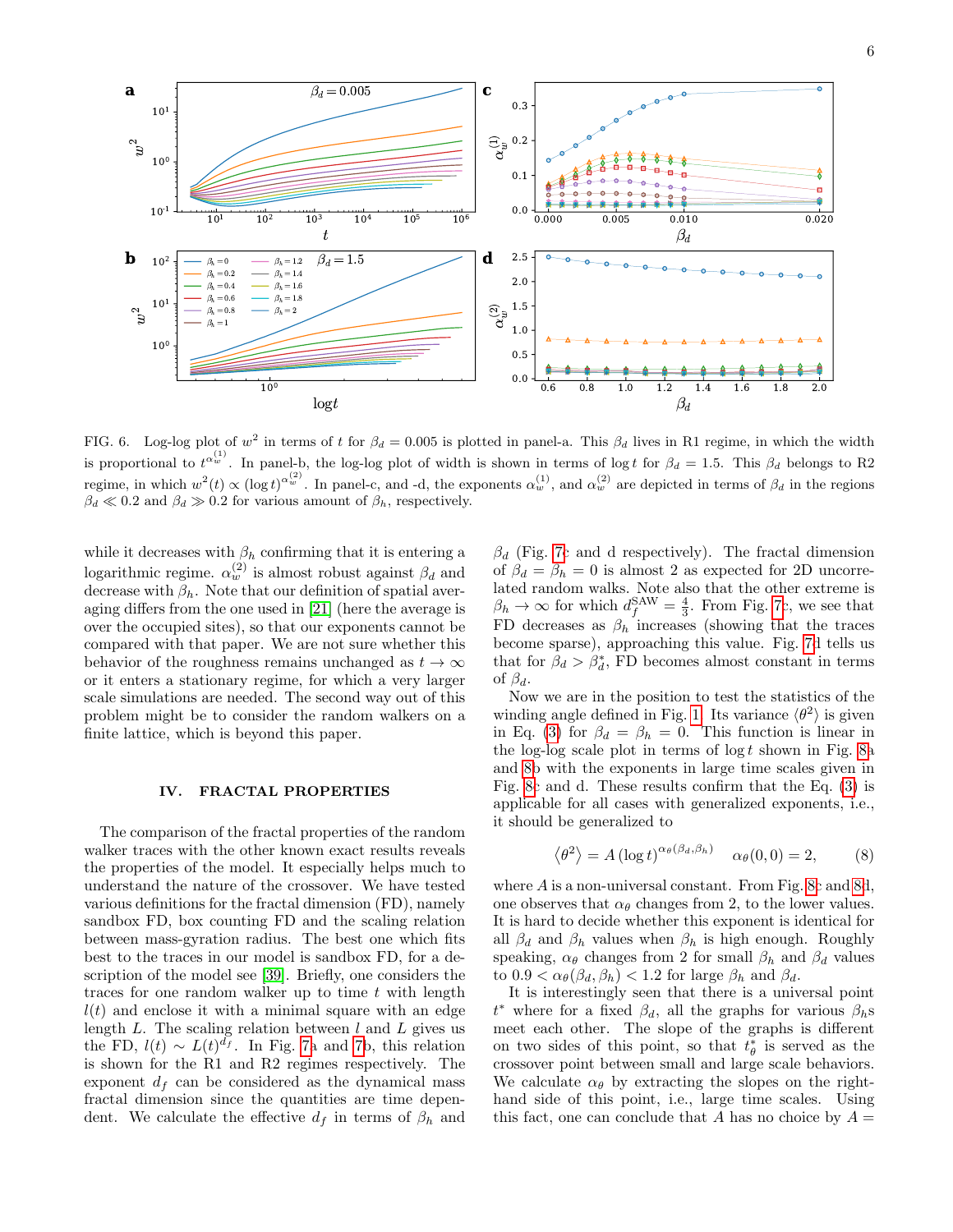

<span id="page-6-0"></span>FIG. 7. Log-log plot of trace length of the random walker  $(l)$  in terms of  $L$  (lateral size of minimal square containing whole trace) for  $\beta_d = 0.005$  and  $\beta_d = 1.5$  are shown in panel-a and -b, respectively. The slope of each curve yields the fractal dimension  $d_f$  of random walker traces. The corresponding fractal dimension calculated using the sandbox method in terms of  $\beta_h$  and  $\beta_d$ are shown in panel-c and -d, respectively. In panel-d, one can see that for  $\beta_d \leq 0.2$ , the value of  $d_f$  changes abruptly. But for  $\beta_d \gtrsim 0.2$ , the value of  $\alpha_{\theta}$  almost remains fixed.



<span id="page-6-1"></span>FIG. 8. Log-log plot of the variance of the winding angle  $\langle \theta^2 \rangle$  in terms of log t for  $\beta_d = 0.2$  and  $\beta_d = 1$  are shown in panel-a, and -b, respectively. The panel-a and -b have the same legend. The slope of each curve in the significant times gives  $\alpha_{\theta}$ . It seems that all curves in each panel meet together at a specific time say  $t^*$ . We will show the dependency of  $t_*$  to  $\beta_d$  in Fig. [9.](#page-7-11) The corresponding exponent  $\alpha_{\theta}$  in the long time limit in terms of  $\beta_h$  and  $\beta_d$  are plotted in panel-c and -d, respectively. For  $\beta_d \lesssim 0.2$  in panel-d, one can see that the value of  $d_f$  changes abruptly. But for  $\beta_d \gtrsim 0.2$ , the value of  $\alpha_\theta$  almost remains fixed.

 $C/(\log t_{\theta}^*)^{\alpha_{\theta}(\beta_d,\beta_h)},$  where C is a non-universal constant, reading

<span id="page-6-2"></span>
$$
\langle \theta^2 \rangle = C \left( \frac{\log t}{\log t_{\theta}^*} \right)^{\alpha_{\theta}(\beta_d, \beta_h)}.
$$
 (9)

To calculate  $t_{\theta}^*$ , we identify the crossing point of each

two curves corresponding to different values of  $\beta_h$ . The reported  $t^*_{\theta}$  is the average value and the error bar is the variance of it. Figure [8e](#page-6-1) shows  $\log t_{\theta}^*$  in terms of  $\beta_d$ , in which we see that it changes behavior when one crosses from the R1 regime to R2 regime, i.e. in R1 it is an increasing function of  $\beta_d$  while for the R2 regime it almost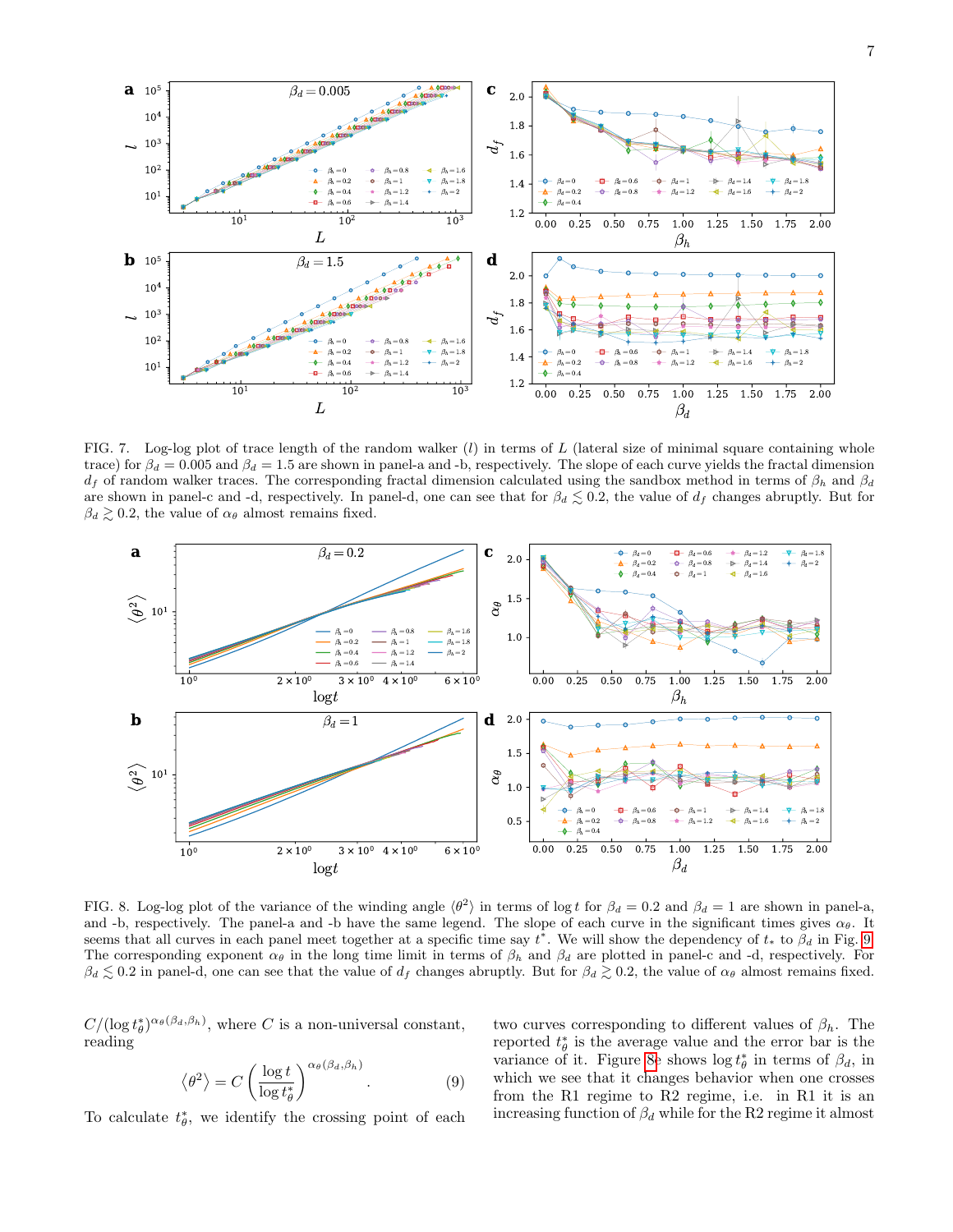

<span id="page-7-11"></span>FIG. 9. The crossover time  $t^*_{\theta}$  related to  $\langle \theta^2 \rangle$  curves (see Eq. [\(9\)](#page-6-2) and Fig. [8\)](#page-6-1) in terms of  $\beta_d$  is shown. It seems that for  $\beta_d$  < 0.2, the value of  $t^*$  decreases. But for  $\beta_d > 0.2$ , it increases and finally for large  $\beta_d$ s greater than 0.5, the values of  $t^*_{\theta}$  roughly remain fixed within the error bar.

saturates to a constant.

### V. CONCLUSION

This paper was devoted to the analysis of a biped spider walk, i.e., two correlated self-repelling random walkers, which is realized by dropping debris in the lattice points that are visited. The motion of random walkers is controlled by two external parameters  $(\beta_d, \beta_h)$  where  $\beta_d$  captures the tendency of the random walkers to each other, and  $\beta_h$  controls the possibility that a random walker steps on a site with debris height h. Our study uncovers the fact that there is a crossover point in which random walkers change from uncorrelated random walks to a new regime that is characterized in this paper in detail. In the new regime, the system is in the super diffusion phase with some diffusion exponents higher than  $\frac{1}{2}$ . By analyzing the diffusion exponent and also the fractal dimension of the random walker traces, we showed that the new regime although exhibiting properties partially similar to self-avoiding walks, represents new features. The first regime which is identified by a crossover region  $\beta_d \lesssim \beta_d^* \in [0.2 - 0.5]$  ( $\beta_d^*$  is a crossover point) is called R1 regime, whereas the other regime is R2.

In the long time limit, the random walkers stay in a finite equilibrium distance in the R1 regime, while they tend to each other in R2 regime. This tendency is described by a power-law decay of  $d = |\mathbf{r}_1 - \mathbf{r}_2|$  in terms of logarithm of time. The decay is faster for lower  $\beta_d$ s (Fig. [4a](#page-4-0)), while it is not very sensitive to  $\beta_h$  (for not very small  $\beta_h$ s).

A similar crossover is seen for the sandbox fractal dimension of random walker traces, which is expected to become uncorrelated random walk  $d_f^{\text{URW}} = 2$  as  $(\beta_d, \beta_h) \rightarrow$  $(0,0)$ , and SAW as  $(\beta_d, \beta_h) \rightarrow (0,\infty)$  with  $d_f^{\text{SAW}} = \frac{4}{3}$ . We observed that the traces become more sparse (more self-avoiding) as  $\beta_h$  increases, i.e.  $d_f$ , starting from 2 (the uncorrelated case) decreases with  $\beta_h$  saturating to a value. For  $\beta_d \neq 0$  this final fractal dimension is almost independent of  $\beta_d$ , e.g., it is  $1.6 \pm 0.1$  for  $\beta_h = 2.0$ .

In the analysis of the winding angle, two important facts were found: 1- the variance of the winding angle regarding Eq.  $(3)$  with different exponent  $(Eq. (9))$  $(Eq. (9))$  $(Eq. (9))$  with an exponent which is not effectively  $\beta_d$ -dependent, and is pretty sensitive to  $\beta_h$  (transiting from  $2.0 \pm 0.1$  to  $1.1 \pm$ 0.2), 2- There is a crossover time  $t^*_{\theta}$  where for fixed  $\beta_d$  all the  $\beta_h$  graphs meet each other almost in a same point. We observed that the slopes of the graphs before and after this point are slightly different (Fig. [8\)](#page-6-1).

Acknowledgments. H.D.N. supported by a KIAS Individual Grant PG066902 at Korea Institute for Advanced Study. H.P. supported by a KIAS Individual Grant PG013604 at Korea Institute for Advanced Study. This work is supported by the Center for Advanced Computation at KIAS.

- <span id="page-7-0"></span>[1] P.-G. De Gennes and P.-G. Gennes, Scaling concepts in polymer physics (Cornell university press, 1979).
- <span id="page-7-1"></span>[2] M. F. Osborne, Brownian motion in the stock market, Operations research 7, 145 (1959).
- <span id="page-7-2"></span>[3] R. Tsekov, Brownian motion of molecules: a stochastic approach, arXiv preprint arXiv:1004.3107 (2010).
- <span id="page-7-3"></span>[4] C. Avin and B. Krishnamachari, The power of choice in random walks: An empirical study, in Proceedings of the 9th ACM international symposium on Modeling analysis and simulation of wireless and mobile systems (2006) pp. 219–228.
- <span id="page-7-4"></span>[5] S. P. Boyd, A. Ghosh, B. Prabhakar, and D. Shah, Mixing times for random walks on geometric random graphs., in ALENEX/ANALCO (2005) pp. 240–249.
- <span id="page-7-5"></span>[6] F. Spitzer, Principles of random walk, Vol. 34 (Springer Science & Business Media, 2013).
- <span id="page-7-6"></span>[7] G. F. Lawler, A self-avoiding random walk, Duke Mathematical Journal 47, 655 (1980).
- <span id="page-7-10"></span>[8] J. Rudnick and Y. Hu, The winding angle distribution of an ordinary random walk, Journal of Physics A: Mathematical and General 20, 4421 (1987).
- [9] G. F. Lawler, Loop-erased random walk, Perplexing problems in probability , 197 (1999).
- [10] M. Bauer, D. Bernard, and K. Kytölä, LERW as an example of off-critical SLEs, [Journal of Statistical Physics](http://dx.doi.org/10.1007/s10955-008-9569-0) 132[, 721 \(2008\).](http://dx.doi.org/10.1007/s10955-008-9569-0)
- <span id="page-7-7"></span>[11] R. Sepehrinia, A. A. Saberi, and H. Dashti-Naserabadi, Random walks on intersecting geometries, Physical Review E 100, 022144 (2019).
- <span id="page-7-8"></span>[12] J. Beran, *Statistics for long-memory processes*, Vol. 61 (CRC press, 1994).
- <span id="page-7-9"></span>[13] J. Cardy, SLE for theoretical physicists, [Annals of](https://doi.org/10.1016/j.aop.2005.04.001)